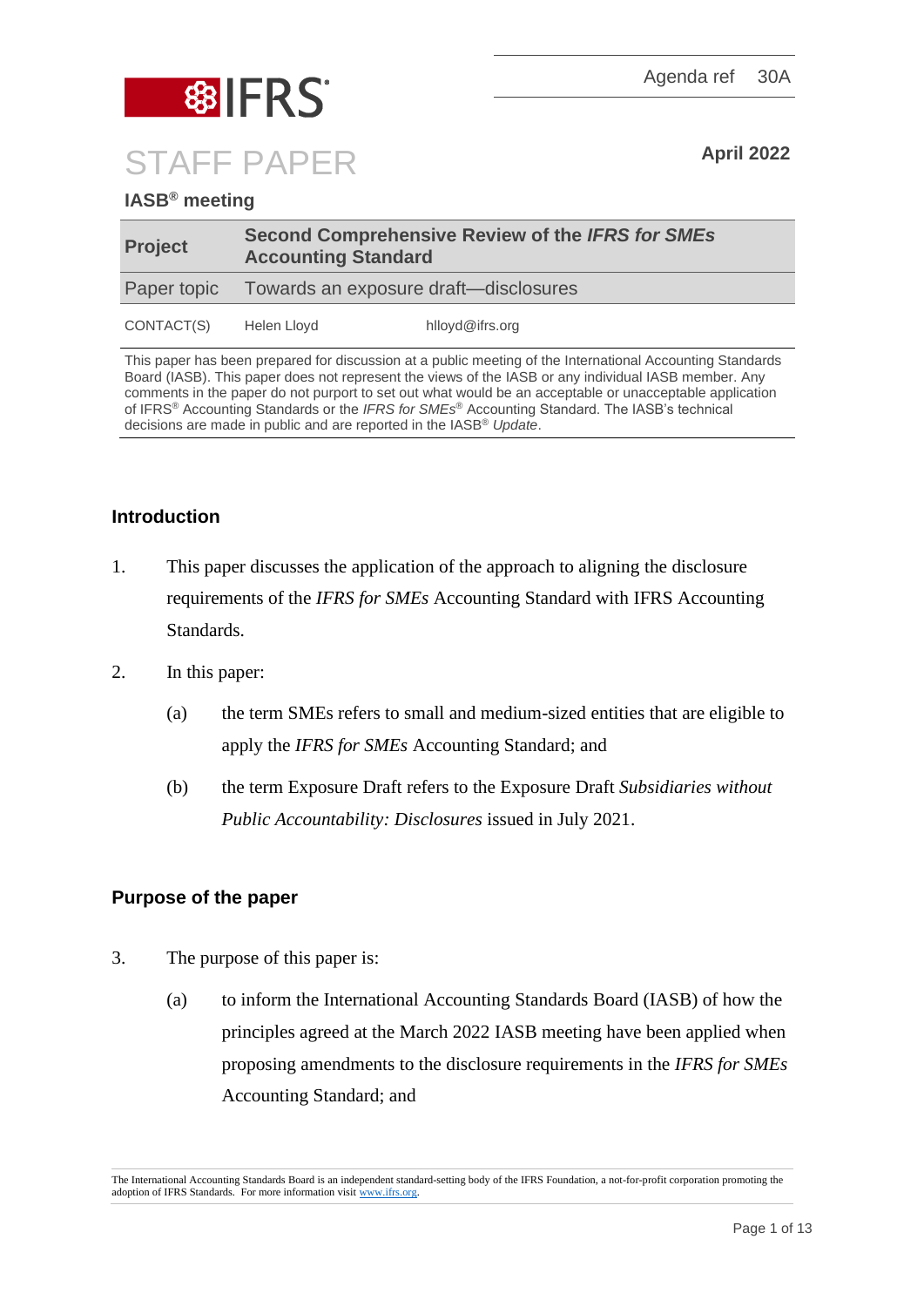(b) to ask for the IASB's approval of the small number of exceptions and additional disclosures recommended.

## **Staff recommendation**

- <span id="page-1-0"></span>4. The staff recommend the IASB propose amendments to the disclosure requirements in the *IFRS for SMEs* Accounting Standard as detailed in Appendices A to C of this paper, including in the following areas where judgement was needed:
	- (a) financial instruments; and
	- (b) exploration for and evaluation of mineral resources.

#### **Structure of the paper**

- 5. The paper is structured as follows:
	- (a) background (paragraphs [6](#page-2-0)[–9](#page-3-0) of this paper);
	- (b) staff analysis (paragraphs [10](#page-4-0)[–16](#page-6-0) of this paper);
	- (c) question for the IASB;
	- (d) next steps (paragraph [17](#page-6-1) of this paper);
	- (e) Appendix A—Sections of the *IFRS for SMEs* Accounting Standard where no amendments to disclosure requirements are recommended to align with those in the Exposure Draft;
	- (f) Appendix B—Sections of the *IFRS for SMEs* Accounting Standard where amendments to disclosure requirements are recommended to align with the Exposure Draft; and
	- (g) Appendix C—Sections of the *IFRS for SMEs* Accounting Standard where amendments to disclosure requirements are recommended with adaptation from the Exposure Draft.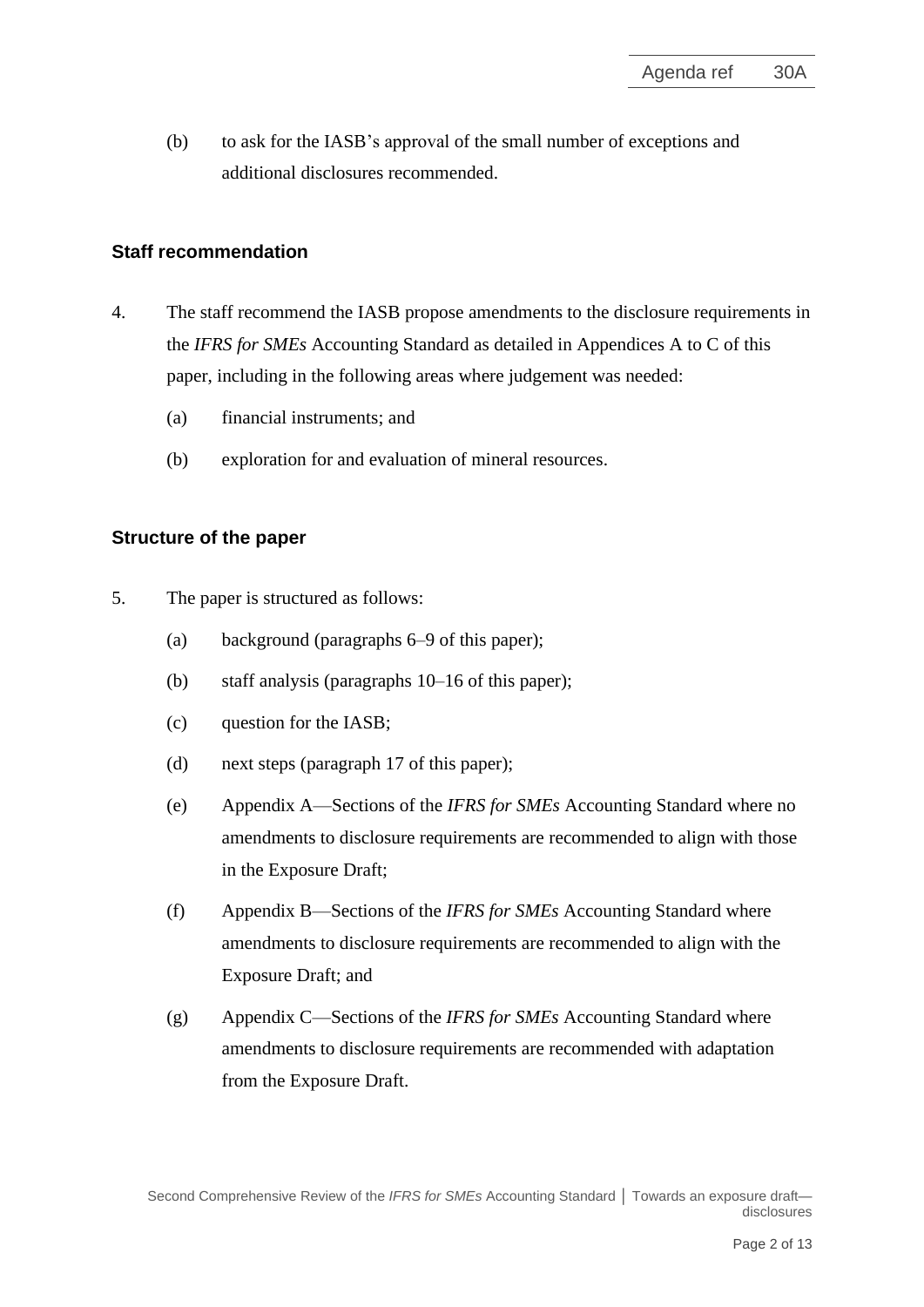# **Background**

- <span id="page-2-0"></span>6. At its March 2022 meeting, the IASB decided on an approach to developing proposed amendments to the disclosure requirements in the *IFRS for SMEs* Accounting Standard that would result in consistency between these disclosure requirements and those included in the Exposure Draft *Subsidiaries without Public Accountability: Disclosure*s (Exposure Draft). 1
- <span id="page-2-1"></span>7. The agreed approach was based on the following principles:
	- (a) **retain unchanged** the disclosure requirements in the sections of the *IFRS for SMEs* Accounting Standard for which the IASB has tentatively decided not to propose amendments to the recognition and measurement requirements.
	- (b) **align** disclosure requirements with the proposals in the Exposure Draft in the sections of the *IFRS for SMEs* Accounting Standard for which the IASB has tentatively decided to propose alignment of recognition and measurement requirements with IFRS Accounting Standards.
	- (c) **partially align** disclosure requirements with the proposals in the Exposure Draft in the sections of the *IFRS for SMEs* Accounting Standard for which the IASB has tentatively decided to propose partial alignment of recognition and measurement requirements with IFRS Accounting Standards. Partial alignment means the IASB would:
		- (i) retain unchanged those disclosure requirements within the section of the *IFRS for SMEs* Accounting Standard for which the IASB has tentatively decided not to align the recognition and measurement requirements with IFRS Accounting Standards.
		- (ii) align with the proposals in the Exposure Draft those disclosure requirements for which the IASB has tentatively decided to align the recognition and measurement requirements with IFRS Accounting Standards.

<sup>&</sup>lt;sup>1</sup> See AP30A *[Towards an exposure draft—aligning disclosure requirements with IFRS Accounting Standards](https://www.ifrs.org/content/dam/ifrs/meetings/2022/march/iasb/ap30a-aligning-disclosures.pdf) of* [the March 2022 IASB meeting](https://www.ifrs.org/content/dam/ifrs/meetings/2022/march/iasb/ap30a-aligning-disclosures.pdf) and th[e IASB Update March 2022.](https://www.ifrs.org/news-and-events/updates/iasb/2022/iasb-update-march-2022/#7)

Second Comprehensive Review of the *IFRS for SMEs* Accounting Standard **│** Towards an exposure draft disclosures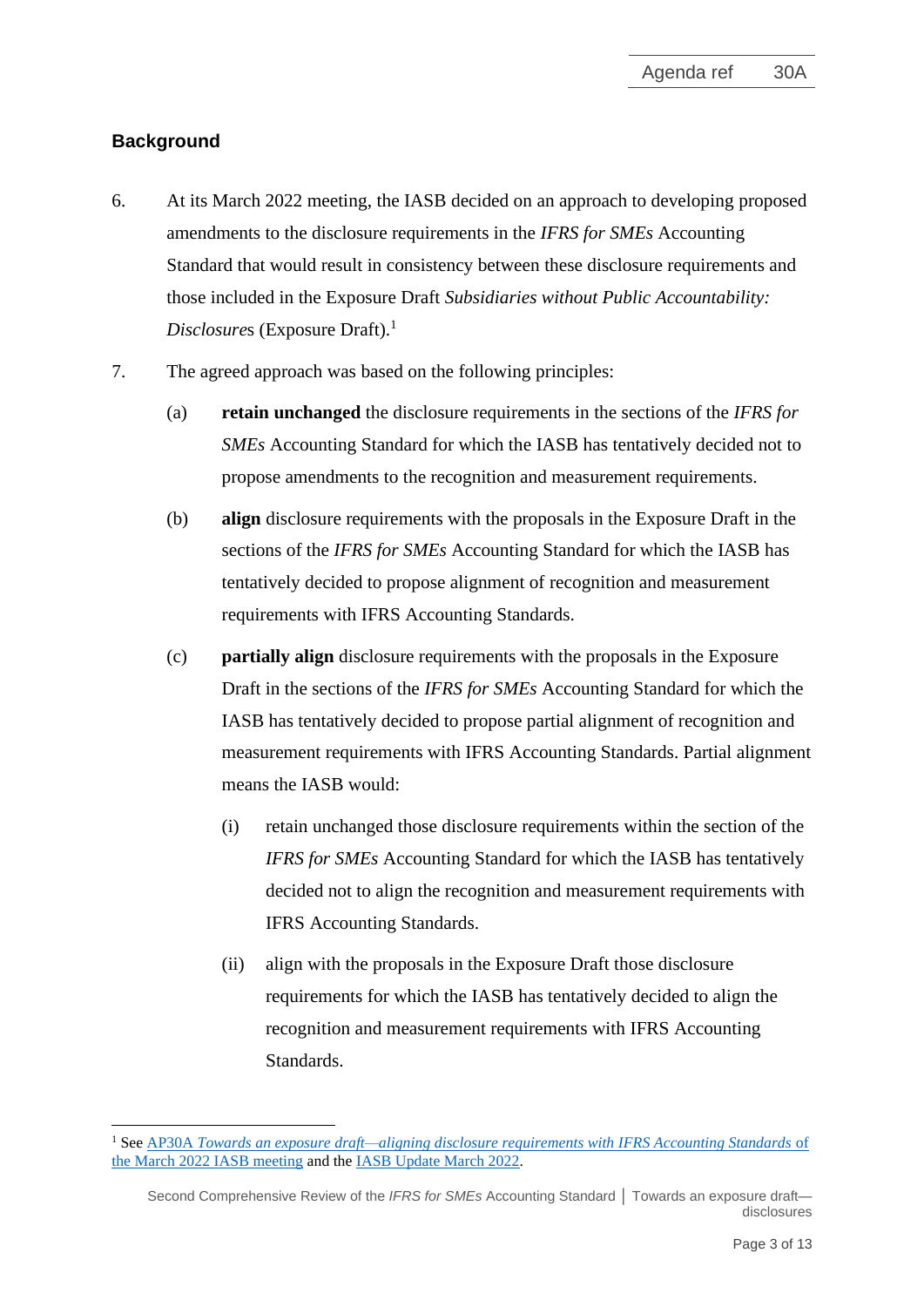- (iii) simplify those disclosure requirements in IFRS Accounting Standards applying paragraph BC157 of the Basis for Conclusions on the *IFRS for SMEs* Accounting Standard, within the section of the *IFRS for SMEs* Accounting Standard for which the IASB has tentatively decided to simplify the recognition and measurement requirements in IFRS Accounting Standards.
- 8. It was noted in the IASB's March 2022 discussions that subsidiaries are a subset of SMEs, and that the disclosure requirements in the Exposure Draft should not be automatically reproduced in the *IFRS for SMEs* Accounting Standard. Moreover, the expectation is that, if finalised, the *Subsidiaries without Public Accountability: Disclosures* Standard will be updated as IFRS Accounting Standards are issued or amended, while there is no intention to move to more frequent updates of the *IFRS for SMEs* Accounting Standard. For these reasons, the disclosures in the two standards will not be identical. Instead, amendments made to the *Subsidiaries without Public Accountability: Disclosures* Standard will be assessed in each review cycle of the *IFRS for SMEs* Accounting Standard for their applicability to SMEs and used or adapted as appropriate.
- <span id="page-3-0"></span>9. While comparing disclosures in the Exposure Draft to those in the *IFRS for SMEs* Accounting Standard, some areas for improvement were identified beyond those that would be included applying the approach agreed at the March 2022 IASB meeting. Adjusting disclosures in these areas does not fall within the scope of the approach agreed by the IASB, because they relate to areas where there have not been recognition and measurement changes to be proposed to the *IFRS for SMEs* Accounting Standard and therefore an update of disclosures should not have been triggered. In the staff's view, however, there are good reasons to update the disclosures as part of this second comprehensive review.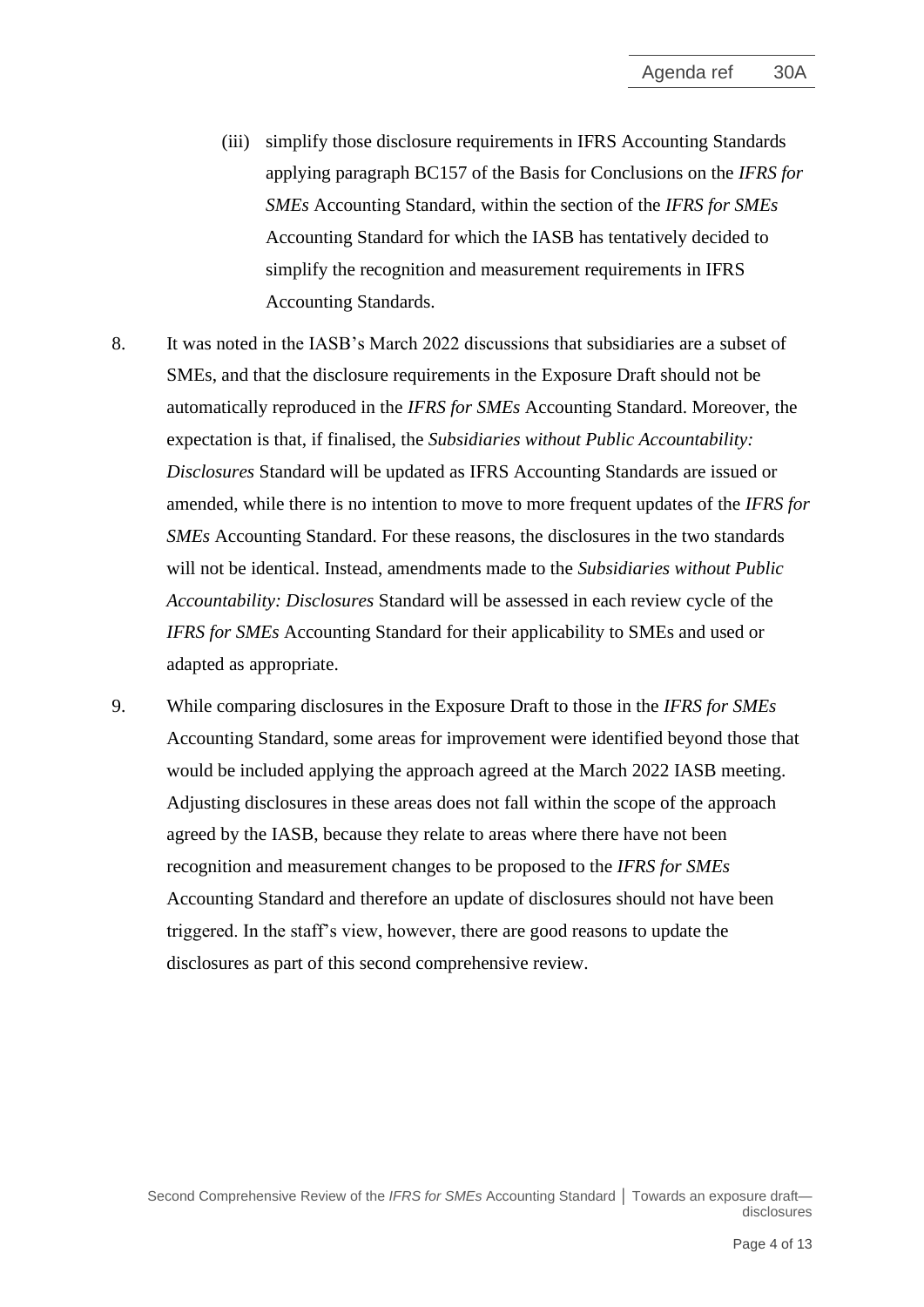# **Staff analysis**

- <span id="page-4-0"></span>10. In 18 sections of the *IFRS for SMEs* Accounting Standard, there are no recognition and measurement changes to be proposed so in accordance with the principle in paragraph [7\(](#page-2-1)a) of this paper there are also no recommendations to amend the disclosure requirements. These sections are listed in Appendix A to this paper.
- 11. In a further 14 sections of the *IFRS for SMEs* Accounting Standard, applying the principle in paragraph [7\(](#page-2-1)b) of this paper will lead to changes to the disclosure requirements for alignment with those proposed in the Exposure Draft. These are listed in Appendix B to this paper with brief explanatory notes.
- 12. The final category in this analysis is broader than amendments where there is partial alignment and therefore the principle in paragraph [7\(](#page-2-1)c) of this paper is applied. It includes all amendments where more judgement is needed on how disclosure requirements are drafted: each of these is discussed in more detail below. Amendments in this category include:
	- (a) those amendments arising from a simple application of the principle in paragraph [7\(](#page-2-1)c) of this paper where the recognition and measurement in the section has been partially aligned and therefore the disclosures have been supplemented with those from the Exposure Draft.
	- (b) exceptions to the principle in paragraph [7\(](#page-2-1)c) of this paper as discussed in Agenda Paper 30A *Towards an exposure draft—aligning disclosure requirements with IFRS Accounting Standards* of the March 2022 IASB meeting, where there has been partial alignment but more nuance is needed in adapting the disclosures from the Exposure Draft, or where an amendment to disclosure requirements in the *IFRS for SMEs* Accounting Standard is recommended even where the recognition and measurement requirements in a section have not been changed so reviewing disclosures is technically outside the approach. These sections are listed in Appendix C to this paper.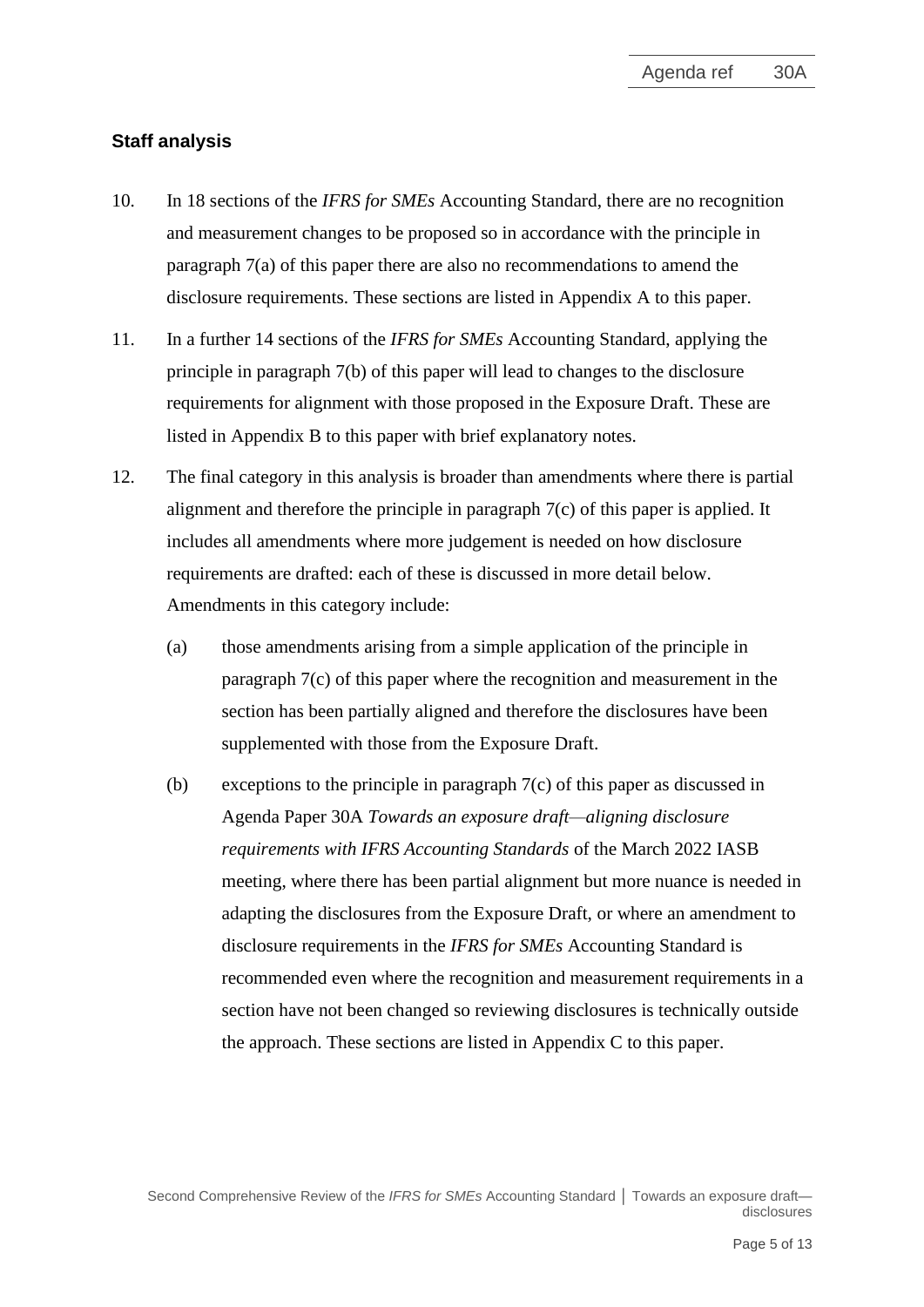## *Financial instruments*

- 13. The IASB has tentatively decided to propose amendments to Section 11 *Basic Financial Instruments* of the *IFRS for SMEs* Accounting Standard in respect of recognition and measurement for:
	- (a) impairment losses on financial assets measured at amortised cost (other than trade receivables and contract assets in the scope of Section 23 *Revenue*), using an expected credit loss model aligned with the simplified approach in IFRS 9 *Financial Instruments*. The Exposure Draft includes disclosure requirements reduced from IFRS Accounting Standards, however, for the *IFRS for SMEs* Accounting Standard the staff are recommending a further reduction. This further reduction (from those included in the Exposure Draft) reflects the fact that the amendments to the *IFRS for SMEs* Accounting Standard that the IASB has tentatively decided to propose are aligned with the simplified approach in IFRS 9 and do not incorporate the general approach in IFRS 9.
	- (b) issued financial guarantee contracts—staff are recommending the IASB proposes requiring separate disclosure of the carrying amount, changes in the provision for expected credit losses and amounts of income and expenses recognised for issued financial guarantee contracts to be consistent with the current requirements in the *IFRS for SMEs* Accounting Standard and disclosures under paragraph 13(a) of this paper for the expected credit loss model.
- 14. Amendments to the disclosure requirements in Section 11 are not being recommended (except for some minor editorial amendments) where no recognition and measurement changes have been made, even where this leaves a difference in disclosure requirements between the *IFRS for SMEs* Accounting Standard and the Exposure Draft. This is a result of applying the principle that in general disclosure changes will not be proposed where there have not been modifications to recognition and measurement. It applies to two areas:
	- (a) hedge accounting; and
	- (b) IBOR reform.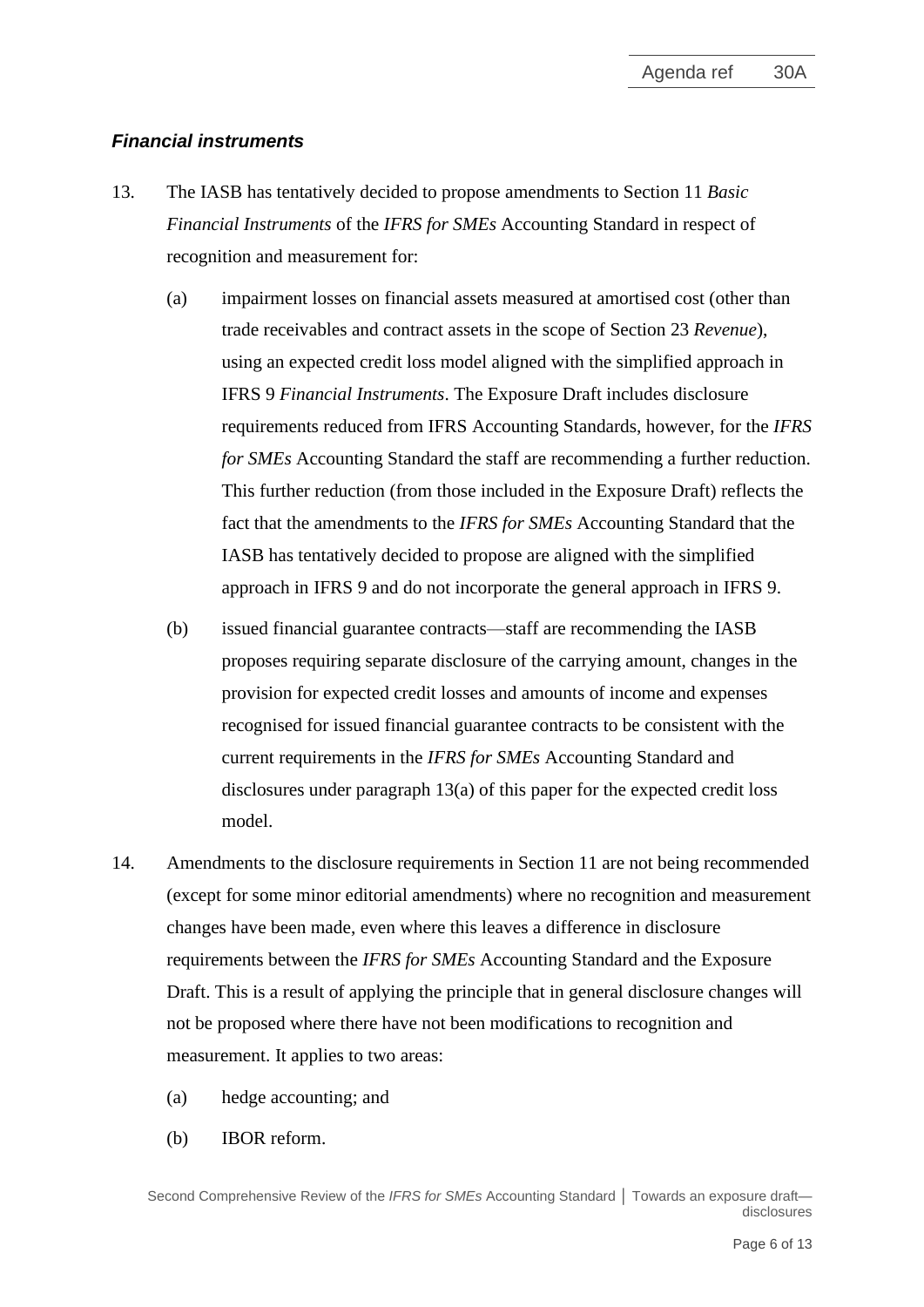## *Exploration and evaluation expenditure*

- 15. The *IFRS for SMEs* Accounting Standard includes no specific disclosure requirements in respect of exploration and evaluation assets. These disclosures were an exception in the Exposure Draft so that entities are explicitly referred to the relevant IFRS Accounting Standards whether exploration and evaluation assets are classified as intangible assets or property, plant and equipment.
- <span id="page-6-0"></span>16. The staff recommend that the disclosures in the *IFRS for SMEs* Accounting Standard are aligned with the Exposure Draft, referring preparers to the relevant sections for disclosure requirements. This is considered to be an improvement because it gives more relevant information to users without being onerous.

## **Question for the IASB**

#### **Question for the IASB**

Does the IASB agree with the staff recommendation to propose amendments to the disclosure requirements in the *IFRS for SMEs* Accounting Standard as summarised in paragraph [4](#page-1-0) and detailed in the Appendices to this paper?

#### **Next steps**

<span id="page-6-1"></span>17. If the IASB agrees with the staff recommendation, the recommended amendments will be included in the drafting process. The staff recommendations on one section are still outstanding. The staff are currently considering possible amendments to the disclosure requirements in Section 33 *Related Party Disclosures* and will consider bringing recommendations to a future IASB meeting.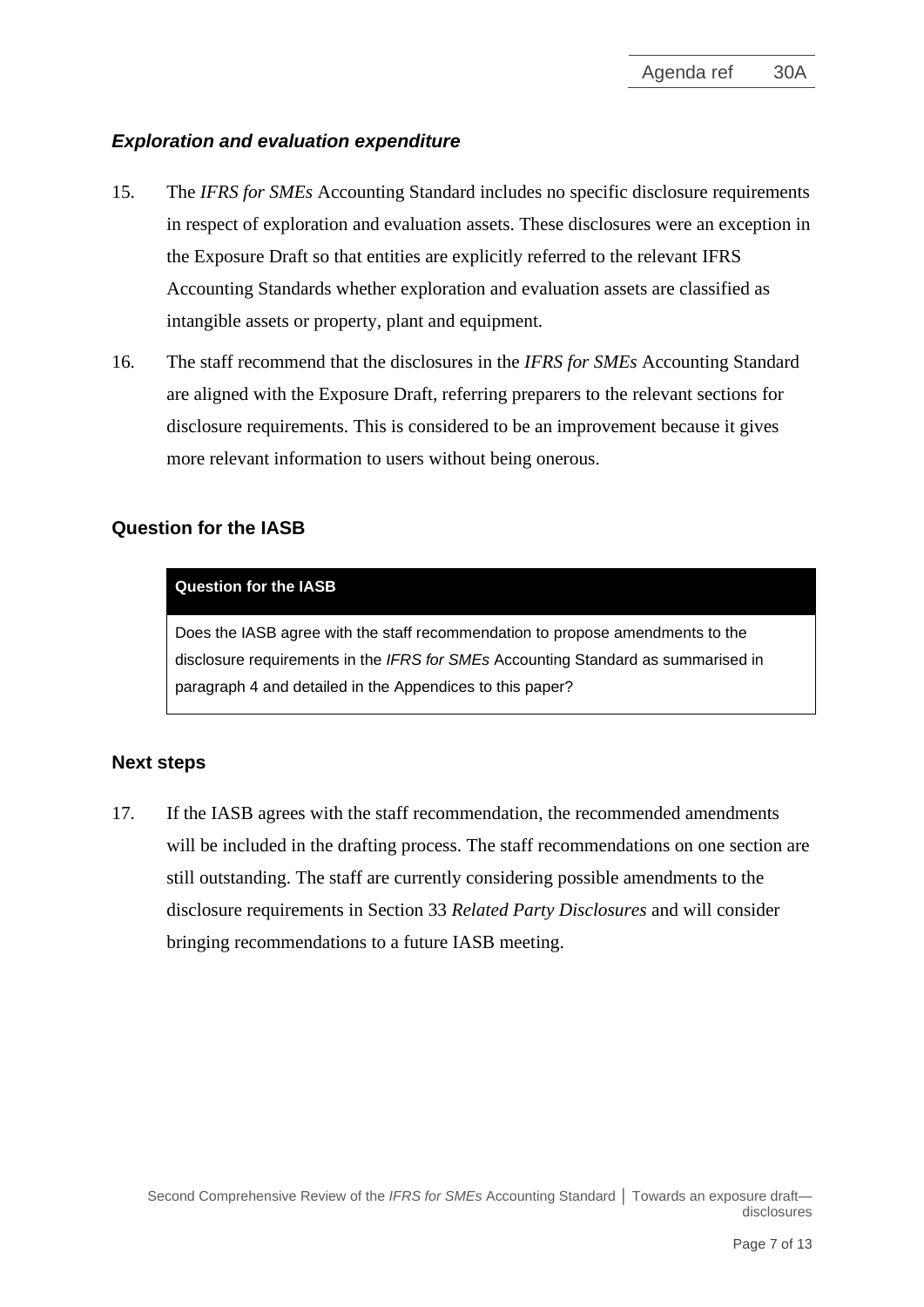**Appendix A—Sections of the** *IFRS for SMEs* **Accounting Standards where no amendments to disclosure requirements are recommended to align with those in the Exposure Draft**

| Ref.           | Section of the IFRS for<br><b>SMEs Accounting</b><br><b>Standard</b>   | <b>Comments</b>                                                                                                                                                                                                                                      |
|----------------|------------------------------------------------------------------------|------------------------------------------------------------------------------------------------------------------------------------------------------------------------------------------------------------------------------------------------------|
| $\mathbf{1}$   | Section 1 Small and<br>medium-sized entities                           | Section contains no disclosure requirements                                                                                                                                                                                                          |
| $\overline{2}$ | Section 2 Concepts and<br>Pervasive Principles                         | Section contains no disclosure requirements                                                                                                                                                                                                          |
| 3              | Section 4 Statement of<br><b>Financial Position</b>                    | No recognition and measurement changes therefore no<br>updates to disclosure requirements                                                                                                                                                            |
| $\overline{4}$ | Section 5 Statement of<br>Comprehensive Income<br>and Income Statement | No recognition and measurement changes therefore no<br>updates to disclosure requirements                                                                                                                                                            |
| 5              | Section 10 Accounting<br>policies, Estimates and<br><b>Errors</b>      | No recognition and measurement changes; differences<br>from Exposure Draft arise from legacy differences<br>from IAS 8 Accounting Policies, Changes in<br>Accounting Estimates and Errors but there is no<br>change to trigger amending disclosures. |
| 6              | Section 13 Inventories                                                 | No recognition and measurement changes therefore no<br>updates to disclosure requirements                                                                                                                                                            |
| 7              | Section 18 <i>Intangible</i><br>Assets other than<br>Goodwill          | No amendments to be proposed: the disclosure<br>requirements are not aligned with the Exposure Draft,<br>because of recognition and measurement differences<br>between IAS 38 Intangible Assets and the IFRS for<br><b>SMEs</b> Accounting Standard. |
| 8              | Section 20 Leases                                                      | No recognition and measurement changes therefore no<br>updates to disclosure requirements                                                                                                                                                            |
| 9              | Section 21 Provisions and<br>Contingencies                             | No recognition and measurement changes therefore no<br>updates to disclosure requirements                                                                                                                                                            |
| 10             | Section 22 Liabilities and<br>Equity                                   | No recognition and measurement changes therefore no<br>updates to disclosure requirements                                                                                                                                                            |
| 11             | <b>Section 24 Government</b><br>Grants                                 | No recognition and measurement changes therefore no<br>updates to disclosure requirements                                                                                                                                                            |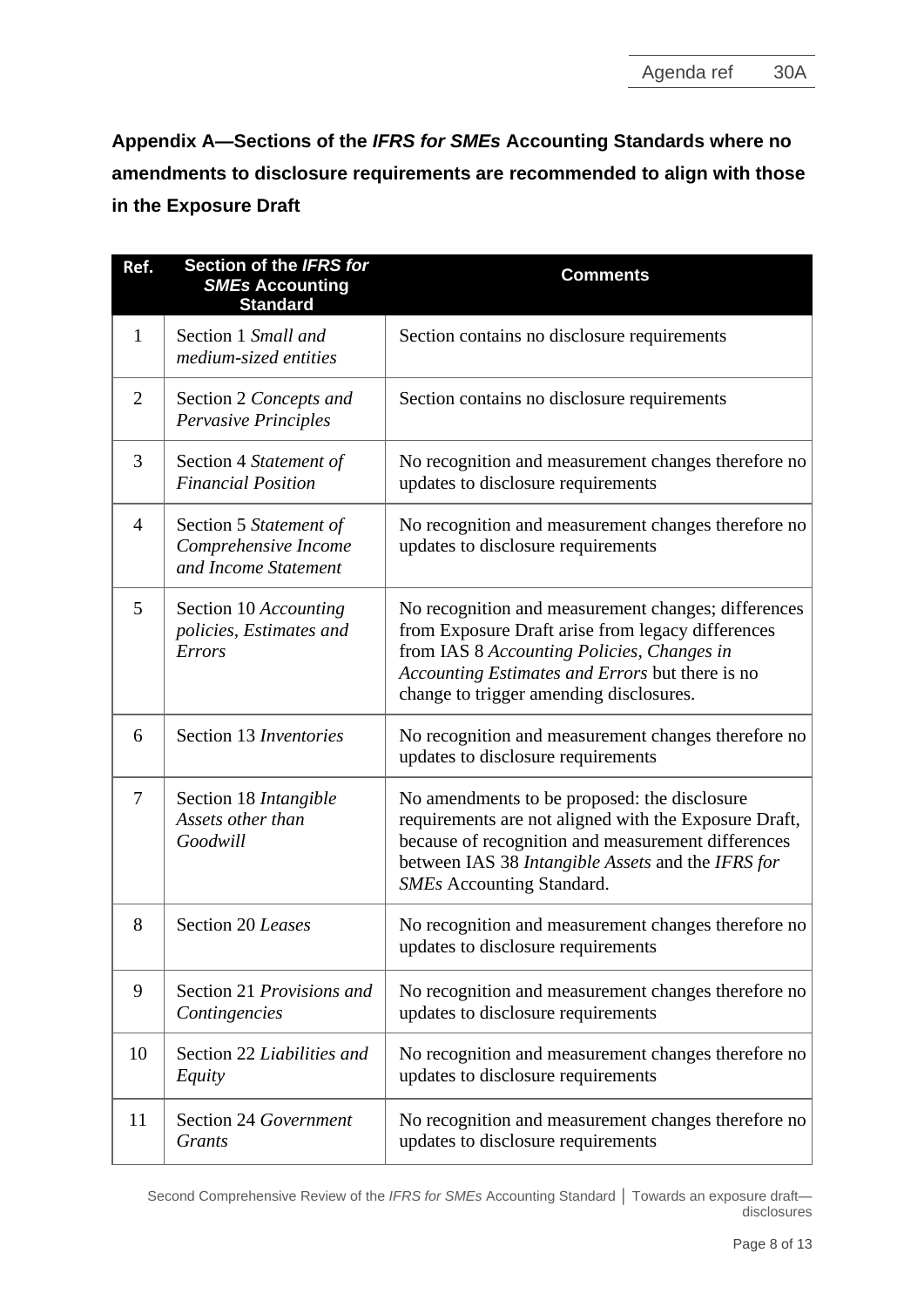| Ref. | Section of the IFRS for<br><b>SMEs Accounting</b><br><b>Standard</b> | <b>Comments</b>                                                                                               |
|------|----------------------------------------------------------------------|---------------------------------------------------------------------------------------------------------------|
| 12   | Section 25 Borrowing<br>Costs                                        | No recognition and measurement changes therefore no<br>updates to disclosure requirements                     |
| 13   | Section 26 Share-based<br>Payment                                    | Changes to be proposed do not affect disclosure<br>requirements-no change recommended                         |
| 14   | Section 29 Income Tax                                                | Changes to be proposed do not affect disclosure<br>requirements—no change recommended                         |
| 15   | Section 30 Foreign<br>Currency Translation                           | Changes to be proposed do not affect disclosure<br>requirements—no change recommended                         |
| 16   | Section 31 Hyperinflation                                            | No recognition and measurement changes therefore no<br>updates to disclosure requirements                     |
| 17   | Section 32 Events after<br>the End of the Reporting<br>Period        | No recognition and measurement changes therefore no<br>updates to disclosure requirements                     |
| 18   | Section 35 Transition to<br>the IFRS for SMEs                        | Transition to the IFRS for SMEs Accounting Standard<br>will be discussed in a paper for a future IASB meeting |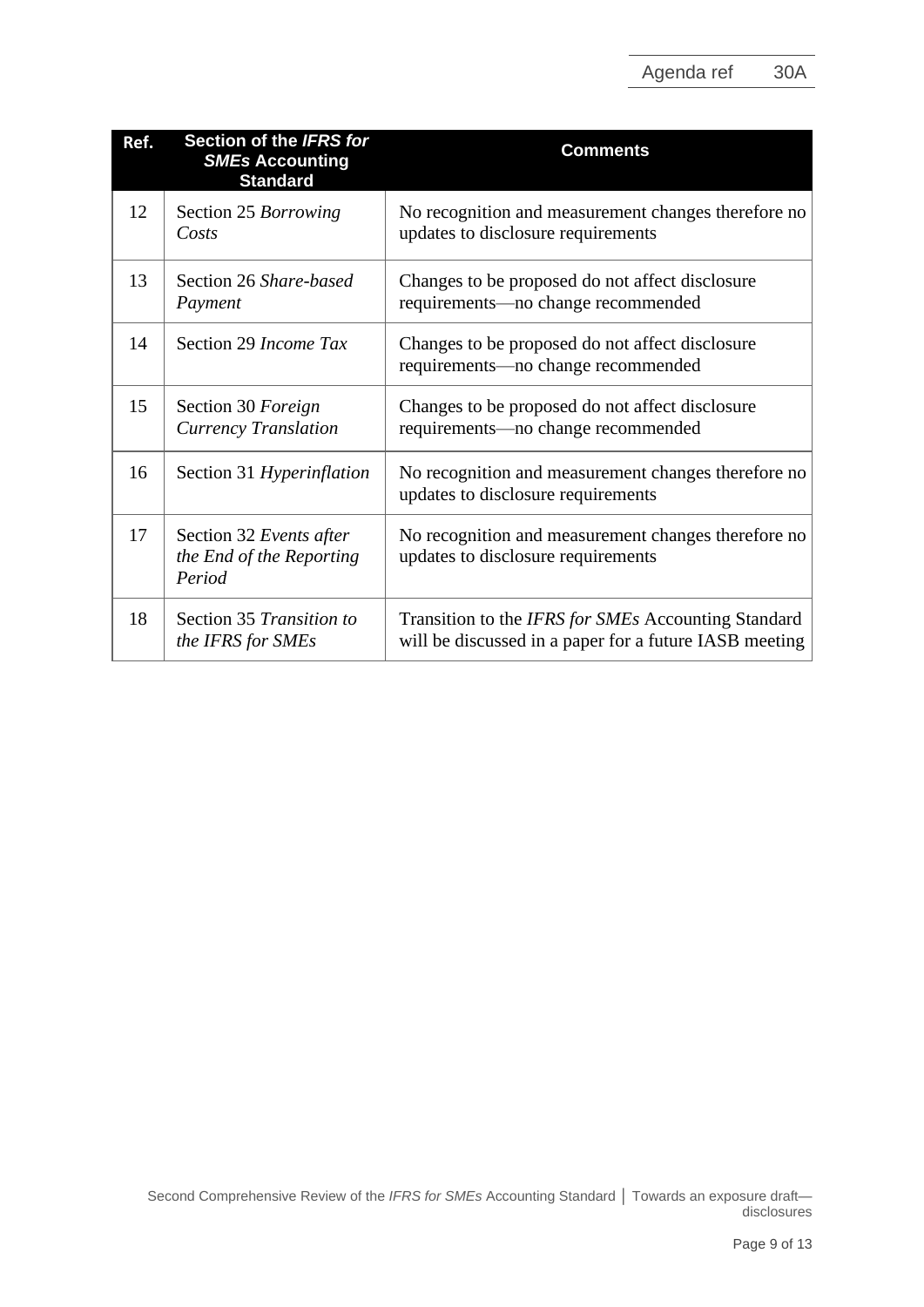**Appendix B—Sections of the** *IFRS for SMEs* **Accounting Standard where amendments to disclosure requirements are recommended to align with the Exposure Draft**

| Ref.           | Section of the<br><b>IFRS for SMEs</b><br><b>Accounting</b><br><b>Standard</b>                               | <b>Staff recommendation</b>                                                                                                                                                                                                                                                                                                                                                                                                                                     |
|----------------|--------------------------------------------------------------------------------------------------------------|-----------------------------------------------------------------------------------------------------------------------------------------------------------------------------------------------------------------------------------------------------------------------------------------------------------------------------------------------------------------------------------------------------------------------------------------------------------------|
| $\mathbf{1}$   | Section 3<br>Financial<br><b>Statement</b><br>Presentation                                                   | Amendments to be proposed are to align with changes arising<br>from the Disclosure Initiative, primarily to refer to "material<br>accounting policy information" rather than "significant<br>accounting policies".                                                                                                                                                                                                                                              |
| 2              | Section 6<br>Statement of<br>Changes in Equity<br>and Statement of<br>Income and<br><b>Retained Earnings</b> | Propose a requirement to disclose dividends by class of share,<br>based on comparable disclosure in the Exposure Draft.                                                                                                                                                                                                                                                                                                                                         |
| 3              | Section 7<br>Statement of Cash<br>Flows                                                                      | The Exposure Draft added a requirement to reconcile opening<br>and closing liabilities from financing activities; it is<br>recommended the IFRS for SMEs Accounting Standard is also<br>updated to reflect this. The IASB agreed this at its December<br>2021 meeting. Refer to AP30I Towards an Exposure Draft-<br><b>Amendments to IFRS Standards and IFRIC Interpretations</b><br>(topics with amendments recommended) of the December 2021<br>IASB meeting. |
| $\overline{4}$ | Section 8 Notes to<br>the Financial<br><b>Statements</b>                                                     | Amendments are to reflect the <i>Disclosure Initiative</i> description of<br>'material accounting policy information' rather than 'significant<br>accounting policies'.                                                                                                                                                                                                                                                                                         |
| 5              | Section 9<br>Consolidated and<br>Separate Financial<br><b>Statements</b>                                     | The IASB tentatively decided to propose amendments to<br>Section 9 to align the definition of control with that in IFRS 10<br>Consolidated Financial Statements: this did not give rise to new<br>disclosure requirements.<br>Recognition and measurement changes will be proposed for step                                                                                                                                                                     |
|                |                                                                                                              | disposals, where there is a loss of control of subsidiary but the<br>holder retains an investment. As a consequence the staff<br>recommend proposing the disclosures based on comparable<br>disclosures in the Exposure Draft, along with minor editorial<br>changes.                                                                                                                                                                                           |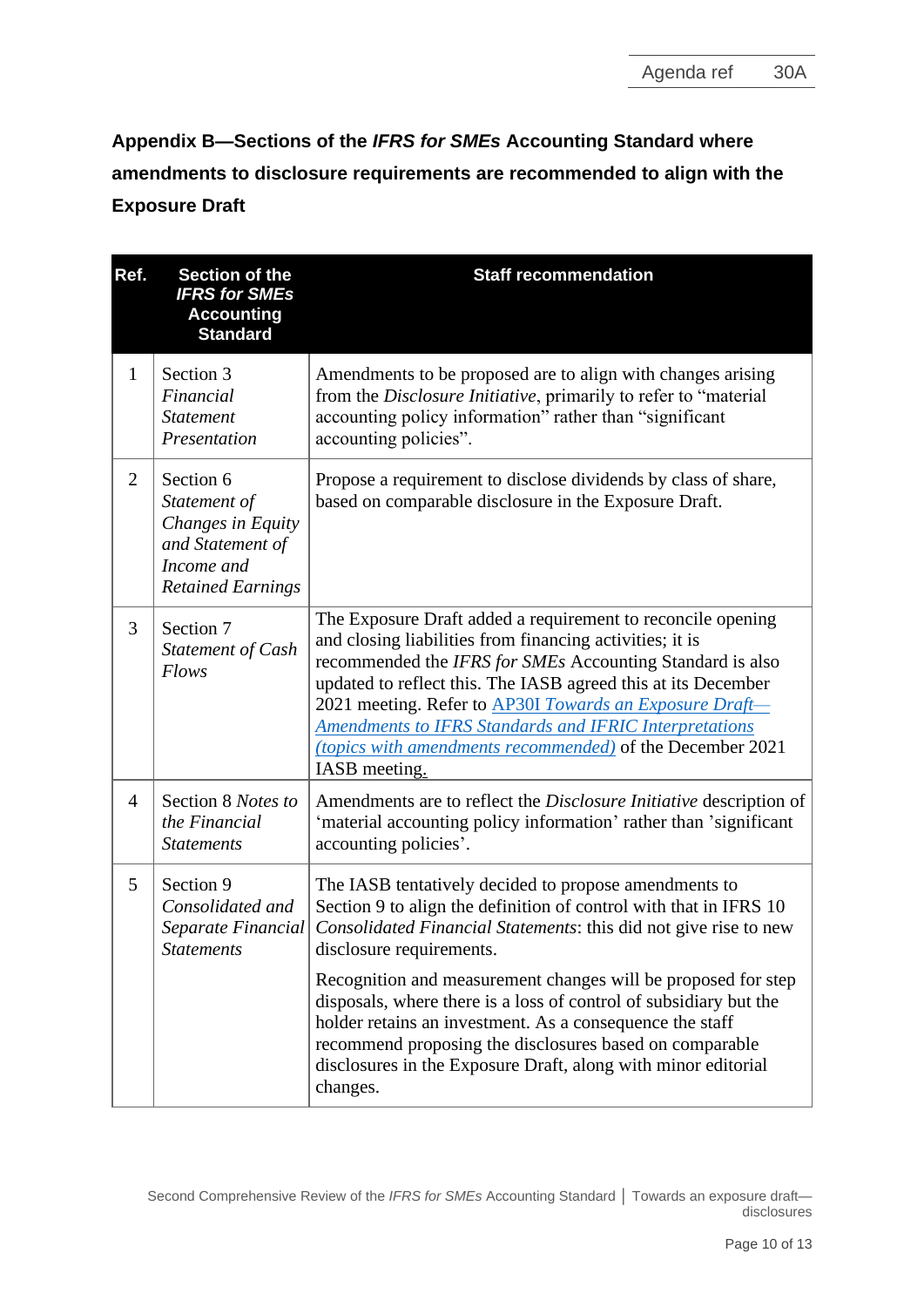| Ref.           | Section of the<br><b>IFRS for SMEs</b><br><b>Accounting</b><br><b>Standard</b> | <b>Staff recommendation</b>                                                                                                                                                                                                                                                                                         |
|----------------|--------------------------------------------------------------------------------|---------------------------------------------------------------------------------------------------------------------------------------------------------------------------------------------------------------------------------------------------------------------------------------------------------------------|
| 6              | New Section Fair<br>Value<br>Measurement                                       | In this new section on fair value measurement the staff<br>recommend aligning with the disclosure requirements from the<br>Exposure Draft relating to IFRS 13 Fair Value Measurement,<br>excluding any that relate to accounting policy options that are not<br>available in the IFRS for SMEs Accounting Standard. |
| $\overline{7}$ | Section 14<br>Investments in<br><b>Associates</b>                              | Minor editorial changes                                                                                                                                                                                                                                                                                             |
| 8              | Section 15<br>Interests in joint<br>arrangements                               | Minor editorial changes; revised requirement relating to<br>disclosure of an entity's commitments relating to jointly<br>controlled entities for closer alignment with the Exposure Draft.                                                                                                                          |
| 9              | Section 16<br>Investment<br>Property                                           | Amendment needed to delete paragraph 16.10(a) on methods and<br>assumptions applied in estimating fair values, as this will be in the<br>new Section Fair Value Measurement.                                                                                                                                        |
| 10             | Section 17<br>Property, Plant<br>and Equipment                                 | Amendment needed to delete paragraph 17.33(c) on methods and<br>assumptions applied in estimating fair values, as this will be in the<br>new Section Fair Value Measurement.                                                                                                                                        |
| 11             | Section 19<br><b>Business</b><br>Combinations and<br>Goodwill                  | Additional disclosures are recommended relating to contingent<br>consideration (recognition and measurement change) based on<br>those in the Exposure Draft.                                                                                                                                                        |
|                |                                                                                | Additional disclosures are also recommended on use of the undue<br>cost or effort, consistent with other sections of the IFRS for SMEs<br>Accounting Standard. An undue cost or effort exemption is not<br>available in IFRS Accounting Standards.                                                                  |
|                |                                                                                | No additional disclosures in the following areas where<br>amendments will be proposed, as no disclosures are proposed in<br>the Exposure Draft:                                                                                                                                                                     |
|                |                                                                                | the new concentration test and decision tree;<br>(a)                                                                                                                                                                                                                                                                |
|                |                                                                                | the requirement to expense acquisition related costs;<br>(b)                                                                                                                                                                                                                                                        |
|                |                                                                                | requirements concerning step acquisitions; and<br>(c)                                                                                                                                                                                                                                                               |
|                |                                                                                | requirements where a new entity is formed as part of a<br>(d)<br>business combination.                                                                                                                                                                                                                              |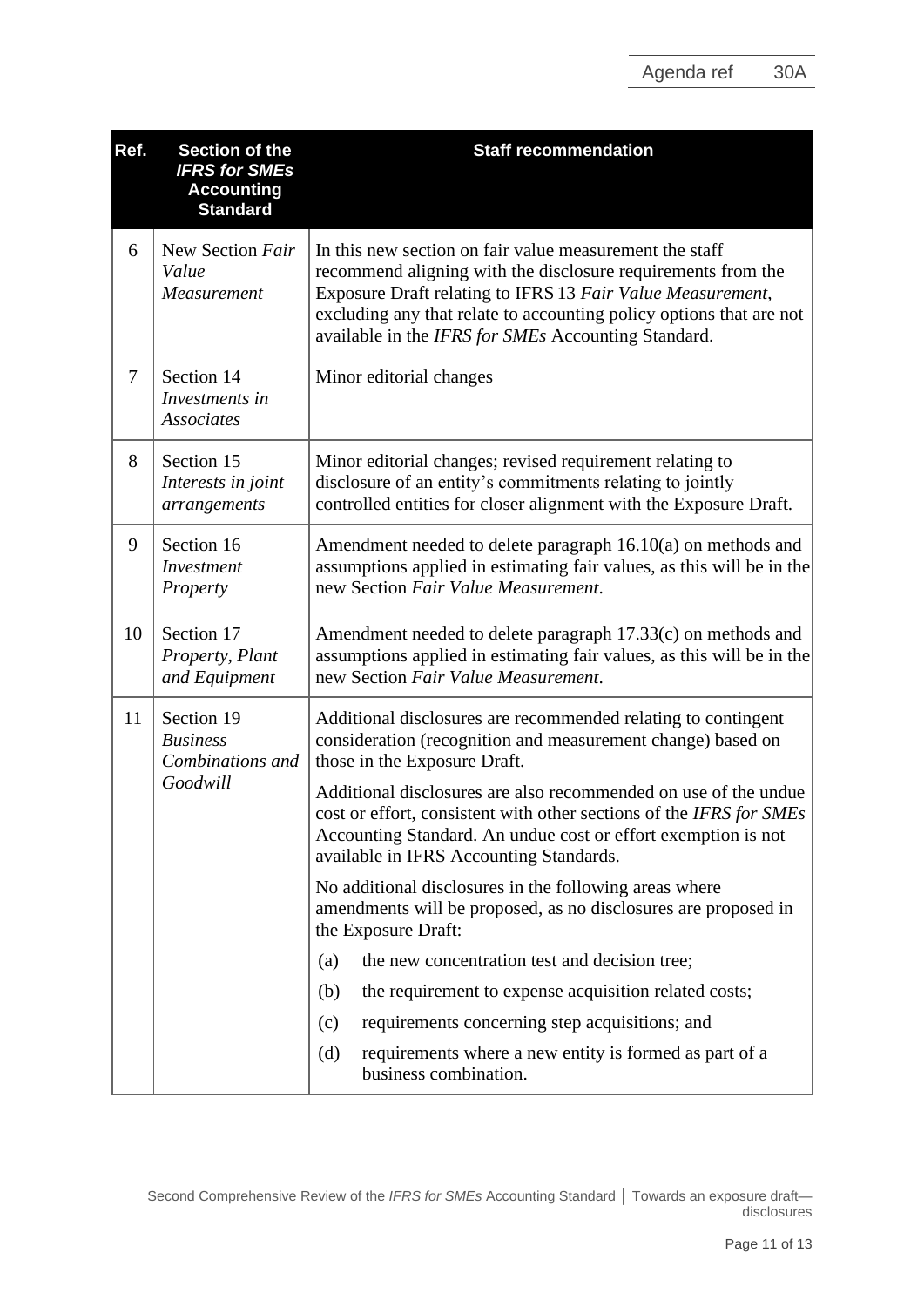| Ref. | Section of the<br><b>IFRS for SMEs</b><br><b>Accounting</b><br><b>Standard</b> | <b>Staff recommendation</b>                                                                                                                                                                                                                                                                                                                              |
|------|--------------------------------------------------------------------------------|----------------------------------------------------------------------------------------------------------------------------------------------------------------------------------------------------------------------------------------------------------------------------------------------------------------------------------------------------------|
| 12   | Section 23<br>Revenue                                                          | Section 23 will be aligned with IFRS 15 Revenue from Contracts<br>with Customers therefore the staff aim is to align with the<br>Exposure Draft and, if necessary, add disclosures where the<br>simplifications in Section 23 affect the disclosures.                                                                                                    |
| 13   | Section 27<br>Impairment of<br>Assets                                          | Amend disclosure requirements in respect of inventories as they<br>appear in Section 13, and to align language in respect of jointly<br>controlled entities.                                                                                                                                                                                             |
| 14   | Section 28<br><b>Employee Benefits</b>                                         | Widespread editorial amendments to disclosure requirements for<br>closer alignment with the Exposure Draft.                                                                                                                                                                                                                                              |
|      |                                                                                | The IASB has tentatively decided to propose to remove the<br>simplifications for measurement of a defined benefit obligation<br>(paragraph 28.19 of the IFRS for SMEs Accounting Standard) and<br>it is recommended to remove the corresponding disclosures.                                                                                             |
|      |                                                                                | It is recommended that the IASB propose more disaggregated<br>disclosure of the reconciliation of the defined benefit obligation<br>to align with the Exposure Draft.                                                                                                                                                                                    |
|      |                                                                                | It is recommended that the IASB propose removal of the<br>disclosure of total cost relating to defined benefit plans in the<br>period, split between amounts recognised as an expense and those<br>included in the cost of an asset. This has already been removed<br>from IAS 19 <i>Employee Benefits</i> and does not appear in the<br>Exposure Draft. |
|      |                                                                                | Minor amendments are recommended to disclosures relating to<br>group plans, including adding permission to cross refer to group<br>financial statements in which the information is included. This<br>text will be based on the Exposure Draft.                                                                                                          |
|      |                                                                                | It is recommended that a requirement be added based on the<br>Exposure Draft to disclose information about contingent liabilities<br>arising from post-employment benefit obligations if required by<br>Section 21.                                                                                                                                      |
|      |                                                                                | As a consequence of the changes in the recognition of termination<br>benefits, it is recommended that the disclosure requirements about<br>termination benefits previously included in paragraph 28.44 be<br>removed.                                                                                                                                    |